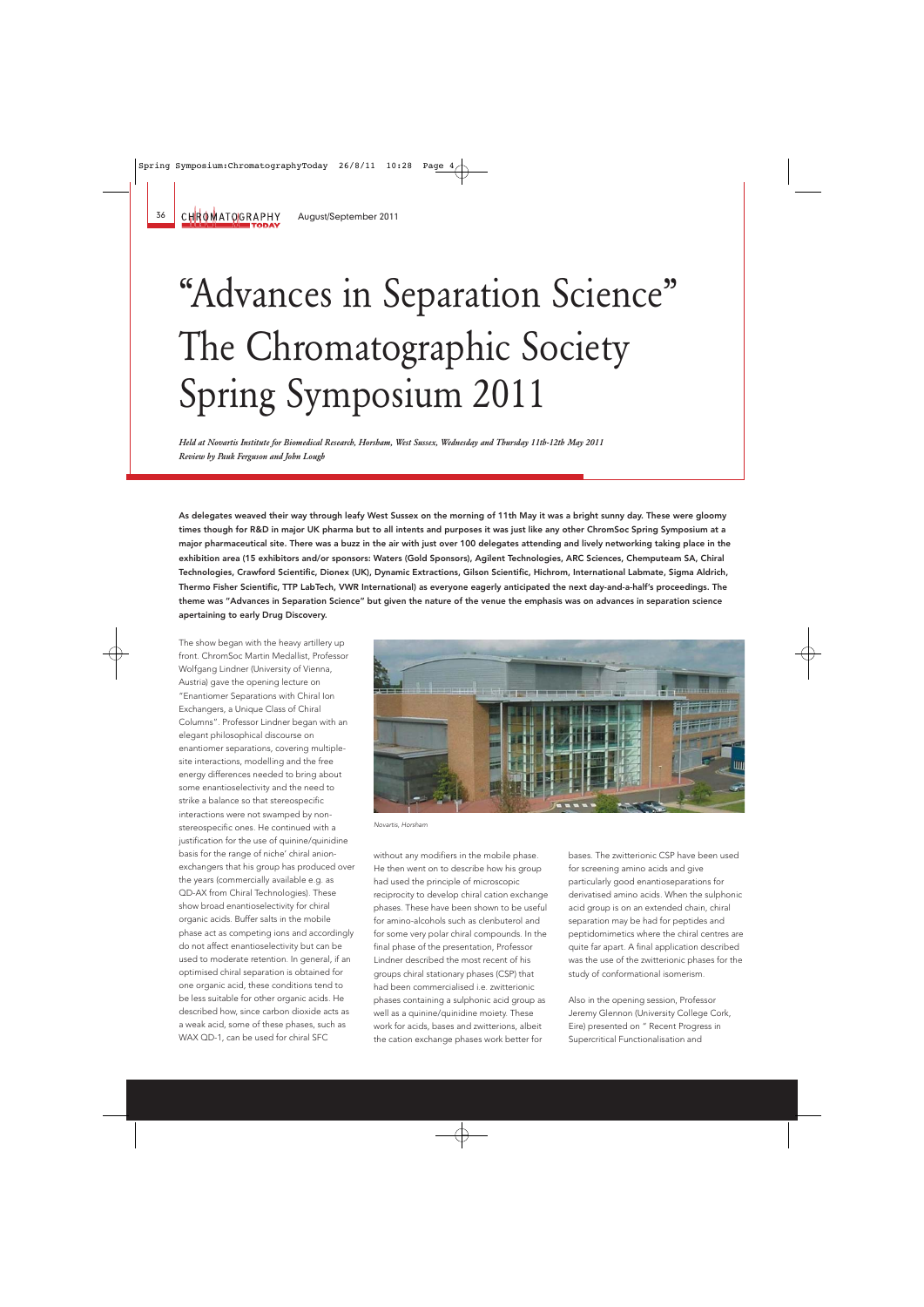Superficially Porous Particles" utilising a very striking video of the supercritical fluid. This solvent-free form of functionalisation had been used to make, for example, fluorinated phases. In a wide-ranging talk covering the work of his group since ~2002, Professor Glennon covered green issues,

functionalisation of silica hydrides, the use of mercaptopropyl silica, the importance of uniform surface coatings, the supercritical fluid preparation of a quinine CSP and the construction of nanostructures. The group have now moved on to prepare fused silica particles by building up layer by layer using seeded growth. This product has been named "EireShell"!

Continuing on the SFC theme, Dr Andy Aubin (Waters, USA) described " Harnessing the Power of Sub-2 µm Chromatographic Particles in Supercritical Fluid Chromatography". Waters had taken over the Thar Technologies SFC operation but evaluating the Thar instruments in 2009 the true benefits of sub-2 µm particles could not be observed because of the system volumes involved. Waters therefore set about designing a whole new SFC system based on similar concepts that had lead previously to the ground-breaking Acquity UPLC system. This new Waters UPSFC system can fully utilise the benefits of sub-2 µm particles (although it was noted that this does not apply fully to chiral phases) and is being promoted as an alternative to NPLC. Aubin noted that increasing pressure from increasing flow rate has an effect on mobile phase (CO<sub>2</sub>) solvating strength, even under constant back-pressure conditions (isobaric). This implies that if a van Deemter plot is constructed for a certain column and the flow rate is varied (retention factor is usually held constant by adjusting the % organic in the mobile phase), measurement of peak efficiency and thus H may not be representative. Waters suggested that a more appropriate measure might be to use isopycnic (constant mobile phase density) conditions to mitigate this effect.

Other presentations on SFC were from Dr Pilar Franco (Chiral Technologies, France) on "Super Critical Fluid Chromatography Screening Strategies for Chiral Separations" and from Dr Denis Berger (Chemputeam, Switzerland) on "Aurora SFC". Dr Franco proposed that a primary chiral screen should utilise the IA, IB, IC and ID columns (all immobilised polysaccharide selectors) which are compatible with a much greater range of solvents than the older non-covalently bonded materials. A secondary screen would



Post-dinner the chromatographic conversations flowed into the night

include AD-H, AS-H, AY-H, AZ-H and the 'O' equivalents. Butylamine was proposed as an alternative to diethylamine (DEA) for optimisation of chiral amine separations. (Work on a similar theme to that of Dr Pilar's talk is described in the paper "Preparative chromatographic resolution of racemates using HPLC and SFC in a pharmaceutical discovery environment" (L. Miller and M. Potter J. Chromatogr. B 875 (2008) 230-236). Dr Berger indicated that for most SFC systems, pumping less than 8% organic is still difficult for current SFC pumping technology (possibly also the case for the Aurora system). He highlighted 'SuperSep' instrumentation for recycling carbon dioxide in preparative scale separations.

Before the afternoon tea break Tony Taylor (Crawford Scientific, UK) provided a brief respite from SFC. Tony described the latest in stationary phase developments from Agilent in a talk entitled "Agilent Technologies Poroshell 120: Superficially Porous Particle Technology for Increased Sample Throughput and Resolution in a Diverse Range of Applications". One of his principle themes was that the assessment of efficiency per unit pressure was a good way to evaluate columns. He highlighted this by presenting examples with coupled columns.

After the break it was back to SFC but Dr John Langley (University of Southampton, UK) "Achiral SFC-MS and Small Molecules – An Analyst's View" did provide something a bit different, as his title suggests. John discussed the need to use a T-piece in a make up flow of liquid prior to the source capillary to prevent freezing of the capillary due to carbon dioxide expansion. His group typically uses 5 mM ammonium acetate for the make-up flow (see J.D. Pinkston et al. J. Sep. Sci. 27 (2004) 115). He described phenomena whereby ionisation of analytes was observed with the MS CV turned off in both APCI and ESI modes, which is thought to be due to a 'sonic spray' process.

The final talk of the afternoon, "Remote Open Access – The Lab2Lab™ Advantage" was given by Dr Brian Everatt of the host company, Novartis, UK. Brian described an automated sample delivery and analysis



Delegates at symposium dinner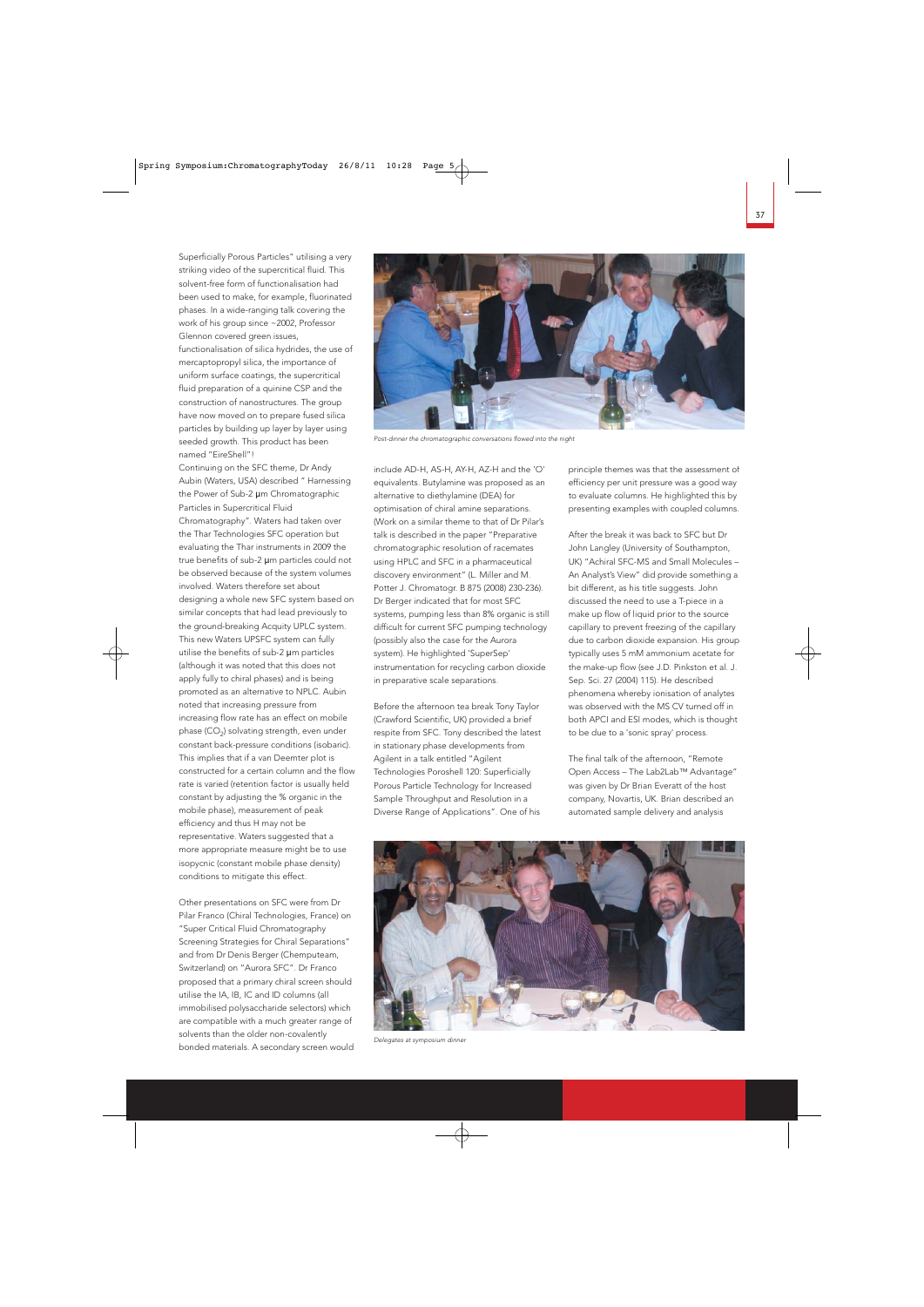

L to R: Speakers McCalley, Lindner and (seated) ChromSoc Vice-President, Paul Ferguson

sytem for open-access chemist use. Samples are input with a small amount of data on a terminal linked to the L2L system. The sample vial is placed in a holder and placed into the loading unit which is moved through tubing via compressed air to a router. The router is intelligent enough to know which systems are idle and send the sample to an appropriate instrument for analysis. This system is scalable to any lab size. In tours the following day, delegates were able to view this system in operation.

In the evening the majority of the delegates attended a dinner at the nearby Ghyll Manor Hotel. A convivial time was had by all. While

this year the assembled throng was spared an after-dinner speech, ChromSoc Vice-President, Paul Ferguson, addressed to group to say a little about the Society and to thank the speakers and sponsors.

The opening sessin of Day 2 was a tribute to the late Dr Uwe Neue and featured speakers who had worked closely with him over recent years before his untimely death in December, 2010. Uwe's colleague Pam Iraneta (Waters, Chemistry Operations, USA), "Eulogy to Uwe Neue - Key chromatographic contributions" highlighted the contributions of Uwe Neue to chromatography and in particular to the Waters business.

Professor Peter Myers (University of Liverpool, UK) also talked fondly of his associations with Uwe Neue and in the spirit of their mutual love for innovation gave a talk on "HPLC on a Compact Disc". Channels are etched into a compact disc and capillary tubes packed with silica are placed into the grooves. The sample is placed in a chamber and is held behind a break valve which is melted by the standard CD player laser. The sample is moved through the column using centripetal force and is detected using the standard CD laser detection which identifies compounds leaving the column as 'errors'. These error counts can be converted into something like a chromatogram through digitisation.

James Heaton (Kings College London, UK) is a final year research student in Norman Smith's Waters-supported group at Kings and, as such, had frequently been mentored by Uwe Neue. In his talk "Investigation into the effect and utility of temperature in ultra high performance liquid chromatography" James described the importance of temperature on the 'C' term of the van Deemter equation (mass transfer kinetics). He suggested that the volume of the Polaratherm pre-heater is too large for efficient mobile phase heating. For efficient heat transfer in/out of the column, a large surface area to column volume ratio is required which is achieved by decreasing the column i.d.. When moving from a 0.084" (standard) to 0.026" column wall thickness an increase in retention was observed for some molecules with increasing temperature which was attributed to a change in the partial molar





Symposium dinner was notable for good attendance of student delegates